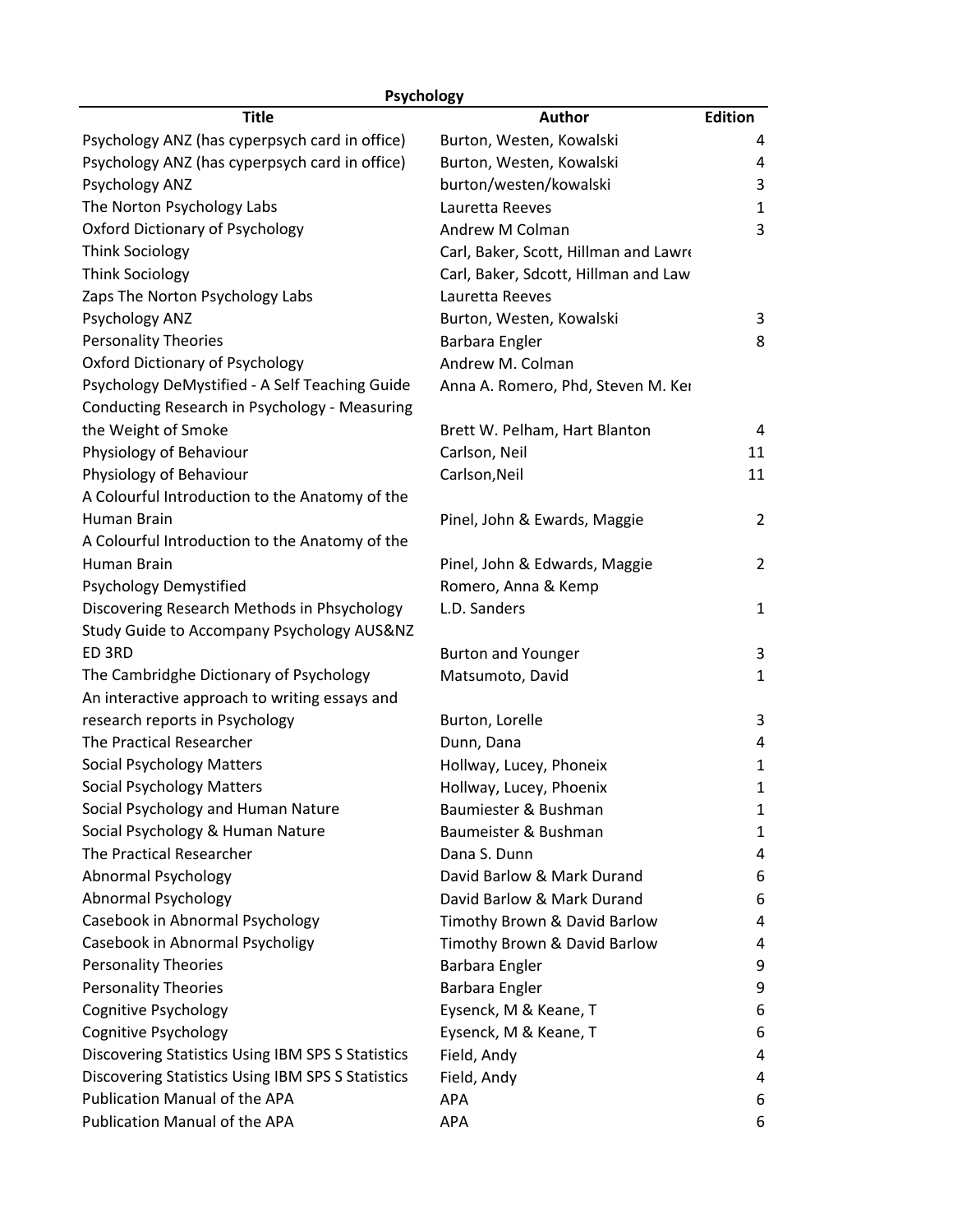| Introduction to Statistics in Psychology             | Howitt & Cramer               | 6              |
|------------------------------------------------------|-------------------------------|----------------|
| SPSS Survival Manual: A Step by Step Guide to        |                               |                |
| Data Analysis using IBM SPSS                         | Pallant, Julie                | 5              |
| <b>Psychological Testing</b>                         | Kaplan & Saccuzzo             | 8              |
| <b>Psychological Testing</b>                         | Kaplan & Saccuzzo             | 8              |
| Psychological Testing Student WorkBook               | Kaplan & Saccuzzo             | 8              |
| Psychological Testing Student WorkBook               | Kaplan & Saccuzzo             | 8              |
| The School Counselor as Consultant                   | Parsons & Kahn                | 1              |
| The School Counselor as Consultant                   | Parsons & Kahn                | 1              |
| DSM-5 Desk Reference to Diagnostic Criteria          | <b>APA</b>                    | 2013           |
| <b>Exploring School Counseling</b>                   | Davis, T                      | 2              |
| Social Psychology                                    | <b>Stainton Rogers</b>        | $\overline{2}$ |
| Social Psychology                                    | <b>Stainton Rogers</b>        | $\overline{2}$ |
| <b>Qualitative Research Methods</b>                  | Liamuttong & Ezzy             | $\overline{2}$ |
| <b>Basic Statistics for the Behavioural Sciences</b> | Heiman, GW                    | $\overline{2}$ |
| PSY2301 Learning & Motivation                        | Harms, C (Compiled)           | $\overline{2}$ |
| Doing Psychological Experiments                      | Martin, DW                    | 4              |
| <b>Statistical Methods for Psychology</b>            | Howell, DC                    | 6              |
| SPSS Analysis without Anguish                        | Coakes, Steed, Ong            | v16            |
| <b>Statistical Methods for Psychology</b>            | Howell, DC                    | 5              |
| How to Write Psychology Reports                      | Findlay, Bruce                | 3              |
| Legal Psychology in Australia                        | Nolan & Goodman-Delahuntly    | 1              |
| Ethical Practice in Applied Psychology               | Boyle, C & Gamble, N          | 2014           |
| Indigenous Identity in Contemporary Psychology       | Garvey, D                     | 2007           |
| The Students Guide to Cognitive Neuroscience         | Ward, Jamie                   | 3              |
| The Students Guide to Cognitive Neuroscience         | Ward, Jamie                   | 3              |
| <b>Essentials of Assessment Report Writing</b>       | Lichtenberger, EO             | 2004           |
| <b>Conducting Psychological Assessment</b>           | Wright, Jordan A              | 2011           |
| Cognitive Behaviour Therapy                          | Beck, Judith S                | $\overline{2}$ |
| <b>Cognitive Behaviour Therapy</b>                   | Beck, Judith S                | $\overline{2}$ |
| <b>Social Psychology Matters</b>                     | Hollway, Lucey, Phoneix       | $\mathbf{1}$   |
| Social Psychology & Human Nature                     | Baumeister & Bushman          | $\mathbf{1}$   |
| A Colourful Introduction to the Anatomy of the       |                               |                |
| Human Brain                                          | Pinel, John & Edwards, Maggie | $\overline{2}$ |
| Physiology of Behaviour                              | Carlson, Neil                 | 11             |
| Life Span Human Development                          | Sigelman, Carol               | $\overline{2}$ |
| Life Span Human Development                          | Sigelman, Carol               | $\overline{2}$ |
| Abnormal Psychology                                  | Rieger, Elizabeth             | 3              |
| <b>Abnormal Psychology</b>                           | Rieger, Elizabeth             | 3              |
| Style: The Basics of Clarity and Grace               | Williams, JM                  | 3              |
| <b>Psychological Testing</b>                         | Gregory, Robert               | 7              |
| <b>Psychological Testing</b>                         | Gregory, Robert               | $\overline{7}$ |
| Learning & Behaviour                                 | Chance, Paul                  | 7              |
| Learning & Behaviour                                 | Chance, Paul                  | 7              |
| Legal Psychology in Australia                        | Nolan & Goodman-Delahuntly    | 1              |
| Legal Psychology in Australia                        | Nolan & Goodman-Delahuntly    | 1              |
| Cognitive Psychology                                 | Eysenck, M & Keane, T         | 7              |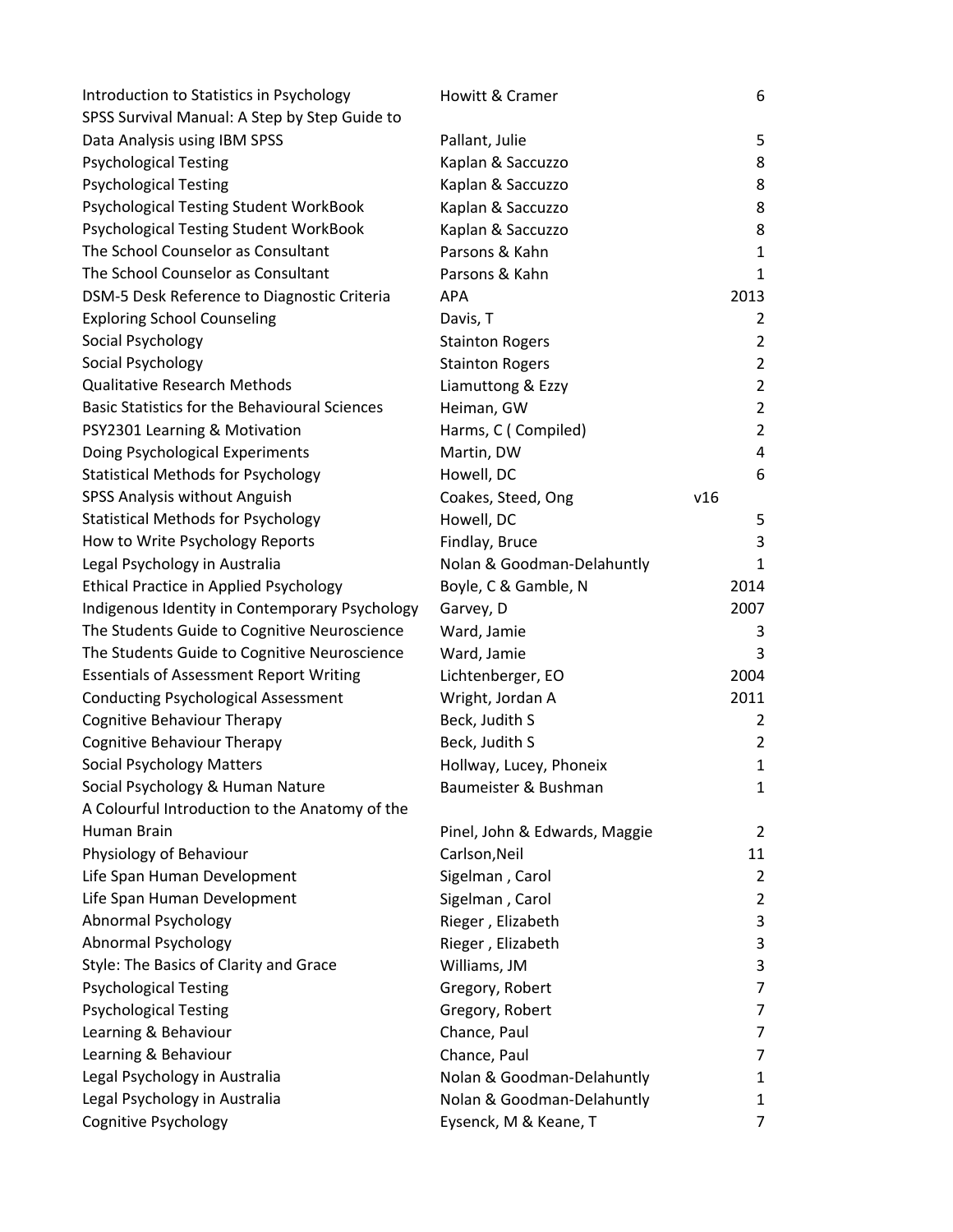| Cognitive Psychology                              | Eysenck, M & Keane, T        | 7              |
|---------------------------------------------------|------------------------------|----------------|
| Abnormal Psychology                               | Rieger, Elizabeth            | 4              |
| Abnormal Psychology                               | Rieger, Elizabeth            | 4              |
| <b>Exploring School Counseling</b>                | Davis, Tamara                | 2              |
| The Students Guide to Cognitive Neuroscience      | Ward, Jamie                  | 3              |
| The Practical Researcher                          | Dunn, Dana S                 | 4              |
| <b>Communication Science and Disorders</b>        | Justice, M and Redle, Erin E | 3              |
| Health as a Social Experience                     | Fannay, R and Fannay, D      | 2012           |
| Study Guide to Accompany Psychology ANZ           | Burton & Younger             | 1              |
| Study Guide to Accompany Psychology ANZ ED        |                              |                |
| 3RD                                               | Burton & Younger             | $\mathbf{1}$   |
| Criminalistics                                    | Saferstein, R                | 11             |
| An Interactive Approach to Writing Essays and     |                              |                |
| Research Reports in Psychology                    | Burton, Lorelle              | 4              |
| Childhood, First Australasian Edition             | Hoffnung et al               | 1              |
| <b>Critical Thinking About Research</b>           | Meltzoff & Cooper            | $\overline{2}$ |
| <b>Critical Thinking About Research</b>           | Meltzoff & Cooper            | 2              |
| Social Psychology                                 | Kassin                       | 1              |
| Social Psychology                                 | Kassin                       | $\mathbf{1}$   |
| Understanding Statistics in Psychology with SPSS  | Howitt, Dennis               | 7              |
| Understanding Statistics in Psychology with SPSS  | Howitt, Dennis               | 7              |
| Discovering Statistics Using IBM SPS S Statistics | Field, Andy                  | 5              |
| Discovering Statistics Using IBM SPS S Statistics | Field, Andy                  | 5              |
| Publication Manual of the APA                     | <b>APA</b>                   | 6              |
| Psychology ANZ                                    | Burton, Lorelle              | 5              |
| Psychology ANZ                                    | Burton, Lorelle              | 5              |
| Conducting Research in Psychology                 | Pelham / Blanton             | 5              |
| Conducting Research in Psychology                 | Pelham / Blanton             | 5              |
| Publication Manual of the APA                     | <b>APA</b>                   | 7              |
| Publication Manual of the APA                     | <b>APA</b>                   | 7              |
| Publication Manual of the APA                     | <b>APA</b>                   | 7              |
| Publication Manual of the APA                     | APA                          | 7              |
| Publication Manual of the APA                     | <b>APA</b>                   | 7              |
| Publication Manual of the APA                     | <b>APA</b>                   | 7              |
| <b>SPSS Statistics: A Practical Guide</b>         | Allen, Bennett & Heritage    | 4              |
| <b>SPSS Statistics: A Practical Guide</b>         | Allen, Bennett & Heritage    | 4              |
| Understanding Statistics in Psychology with SPSS  | Howitt, Dennis               | 8              |
| Understanding Statistics in Psychology with SPSS  | Howitt, Dennis               | 8              |
| <b>Psychology Research Methods</b>                | Burton, Lorelle              | 1              |
| <b>Psychology Research Methods</b>                | Burton, Lorelle              | 1              |
| Interactive Approach to Writing Essays            | Burton, Lorelle              | 3              |
| Interactive Approach to Writing Essays            | Burton, Lorelle              | 3              |
| Life Span Human Development                       | Sigelman, Carol              | 3              |
| Life Span Human Development                       | Sigelman, Carol              | 3              |
| Successful Qualitative Research                   | Braun & Clarke               | 1              |
| Successful Qualitative Research                   | Braun & Clarke               | 1              |
| <b>Critical Thinking About Research</b>           | Meltzoff & Cooper            | 2              |